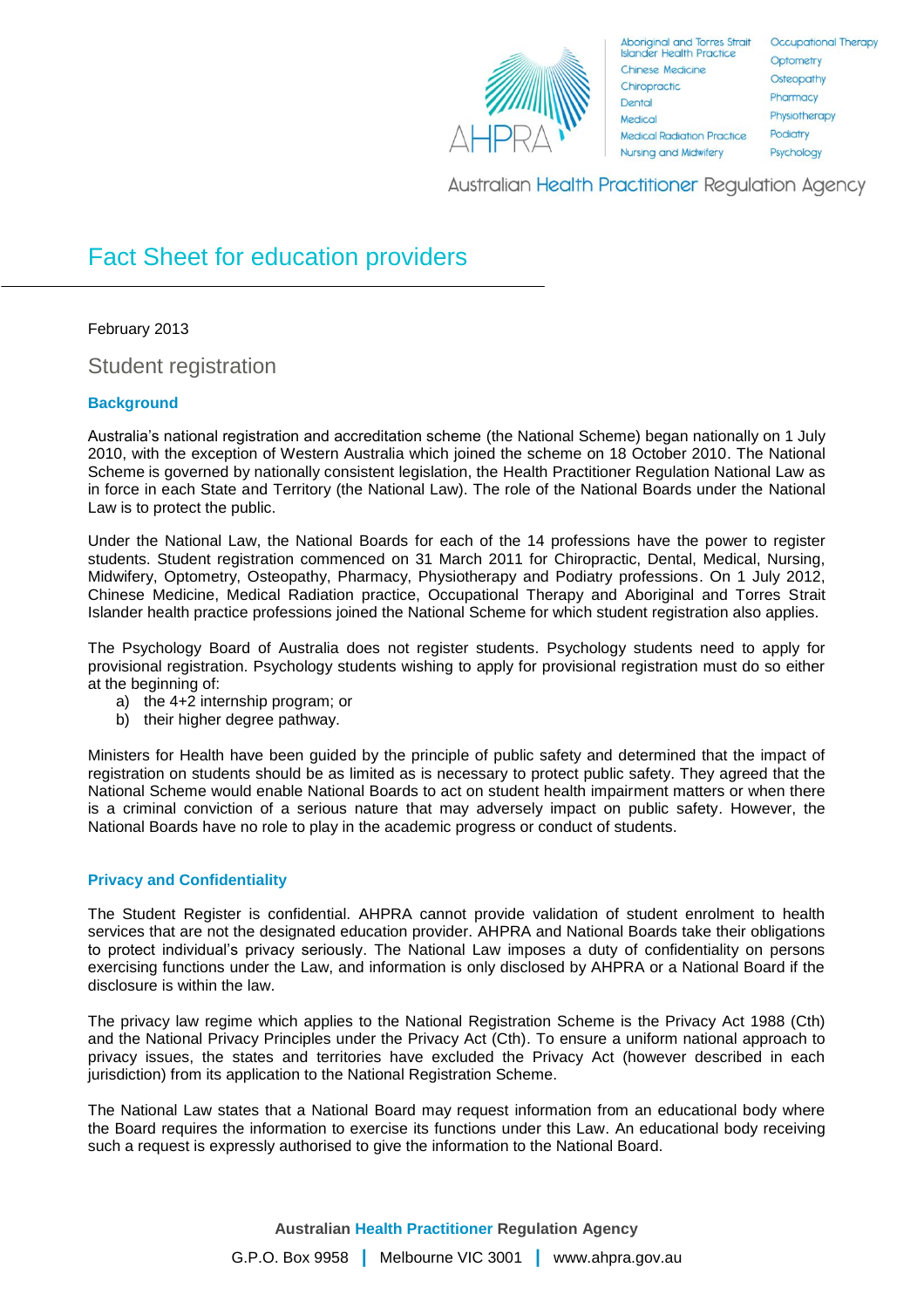An approved program of study, for a health profession means an accredited program of study— (a) approved under section 49(1) by the National Board established for the health profession; and (b) included in the list published by the National Agency under section 49(5).

A list of approved programs of study can be found on each National Board [website.](http://www.ahpra.gov.au/Education/Approved-Programs-of-Study.aspx)

### **The definition of an education provider**

The definition of an education provider in the [National Law](http://www.ahpra.gov.au/Legislation-and-Publications/Legislation.aspx) is broad.

Education provider is defined as:

- a) a university; or
- b) a tertiary education institution, or another institution or organisation, that provides vocational training; or
- c) a specialist medical college or other health profession college.

The meaning of this definition includes:

- education providers delivering Board approved programs of study leading to registration; as well as;
- education providers, health services and other organisations or individuals who host students for clinical experience placements (clinical training)

## **The definition of clinical training**

The National Law does not provide a definition for the term 'clinical training'. Under the obligations imposed by section 91 of the National Law it has been taken to mean any form of clinical experience (also known as clinical placements, rotations etc.) in a health profession that does not form part of an approved program of study AND where the person does not hold registration in the health profession in which the clinical training is being undertaken. This might apply, for example:

- a) when an overseas student arranges a clinical placement as part of the course requirements set out by the education provider in their home country;
- b) when an education provider is running a course that is accredited by an [Accreditation Authority](http://www.ahpra.gov.au/Education/Accreditation-Authorities.aspx) but has not yet been [approved](http://www.ahpra.gov.au/Education/Approved-Programs-of-Study.aspx) by a National Board;
- c) when an education provider is running a course that has not yet been accredited by an Accreditation Authority OR approved by a National Board

## **Getting students registered**

AHPRA will issue a formal notice consistent with the National Law to coincide with census dates for Universities and TAFEs (March and August) to all education providers who are running an approved program of study.

AHPRA will continue to work closely with education providers to make sure ongoing data transfer is smooth. To promote this, education providers must:

- nominate a single point of contact for the collection, collation and submission of **all** students from **all** professions across **all** campuses/locations
- provide a **single** file only that contains details of **all** students from **all** professions across **all**  campuses/locations (where relevant)
- record file information in the sheet named 'File Info' of the [Education Provider Student Data](http://www.ahpra.gov.au/documents/default.aspx?record=WD11%2f4622&dbid=AP&chksum=F1%2fUAA6k8x%2br47wxkiGXyw%3d%3d)  [Template](http://www.ahpra.gov.au/documents/default.aspx?record=WD11%2f4622&dbid=AP&chksum=F1%2fUAA6k8x%2br47wxkiGXyw%3d%3d) (Template*)*